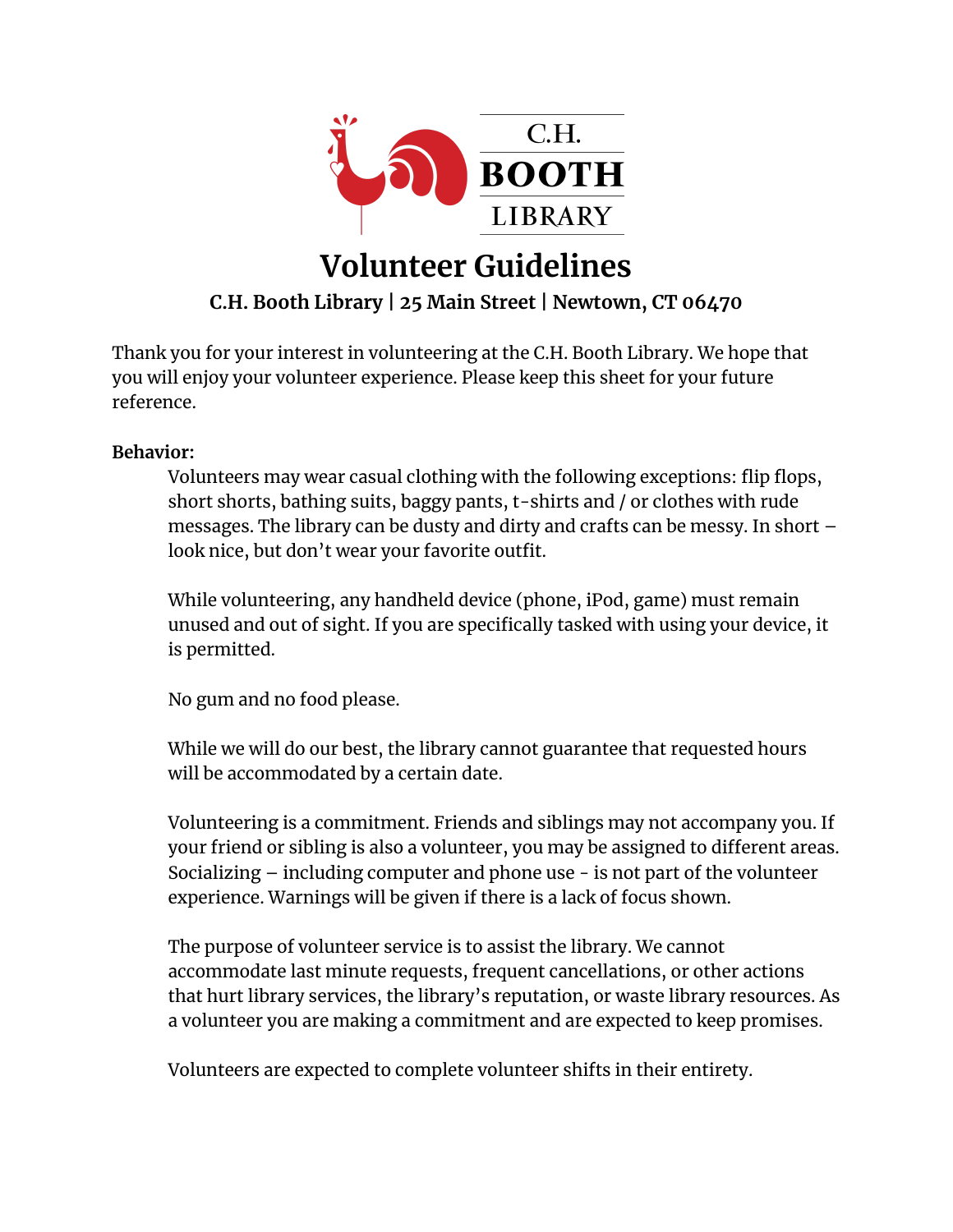If any discipline is called for, there will be oral and written warnings. Any warnings may result in dismissal. Zero credit is given for dismissed volunteers.

Any behavior that endangers you, other people, or library property will result in immediate dismissal. We will dismiss any volunteer that is habitually late, does not report for shifts, is rude to patrons or staff, steals or destroys library or personal property, or intentionally disrupts library services.

If anyone makes you feel uncomfortable or unsafe, please contact a staff member.

Refer any questions about the library, its materials, or its services to library staff. Please ask staff for help at any time - we want you to succeed!

Library volunteers are not covered under any kind of municipal or library association insurance; if injured, volunteers must use their own insurance for coverage of treatment.

### **Responsibilities:**

The most important responsibility that you will agree to have on a routine basis is to keep absolutely private / confidential any and all personal information that you handle or see. **No exceptions.** The library's patrons use the library with the expectation of privacy and all staff and volunteers guard this very closely.

Last-minute requests for volunteer hours usually disrupt library services and cannot be accommodated.

If you need to miss a shift, please give the library 24-hours notice. If you have a significant role or duty, 48 hours is required. Unexcused absences result in warnings; absences due to illness or family emergencies are understandable and handled differently. If you cannot comply with library volunteer guidelines, we cannot give you volunteer credit.

The library will track the hours you have volunteered but you are responsible for signing in and out at the time of your duty. If it's not on the timesheet, it will not count.

### **Volunteer Procedures:**

Arrive promptly for your shift.